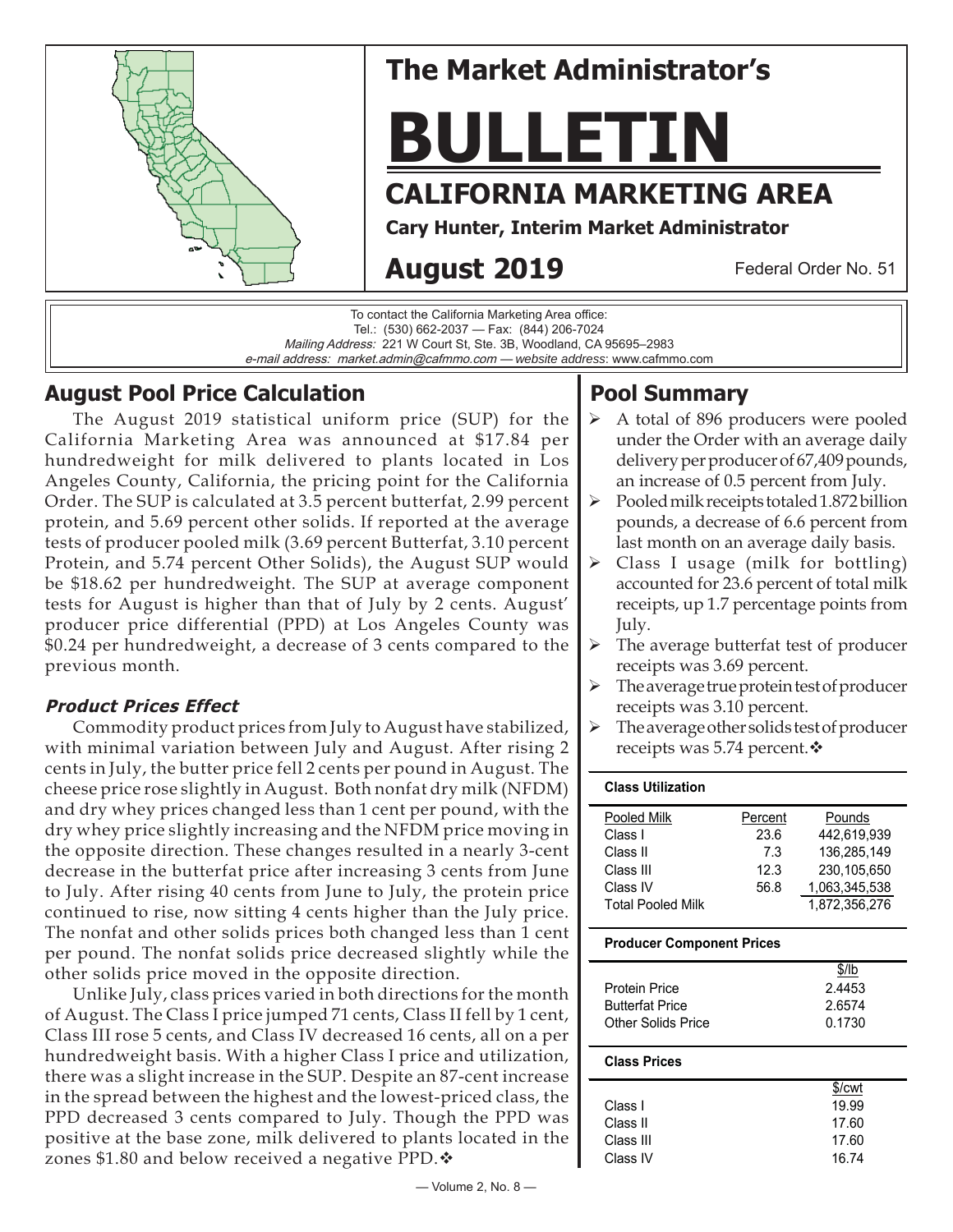# **California Order Pool Volumes and Utilizations**

The accompanying chart presents total and class utilization milk volumes since the November 2018 inception of the California Federal Milk Marketing Order. The August volume of milk pooled on the California Order, on a daily average basis, was the lowest since the Order's inception. Total pool volume and utilizations were very consistent through the first 4 to 5 months of the Order. Since then, there have been larger changes in total pool volume and the Class III and Class IV volumes.

Volumes of milk pooled on the Order change as handlers make adjustments to pooling decisions based on factors including pricing



relationships, the calculated PPD value, the level of the collective milk components in the milk they are pooling, and seasonal production and demand factors. Other than Class I milk, which is mandatorily pooled, handler decisions about volume of milk to pool in a given month are made before the month pool price calculation occurs and the PPD value is announced.

## **Milk Donation Reimbursement Program**

A provision of the 2018 Farm Bill requires establishment of the Milk Donation Reimbursement Program (MDRP). Under the program, eligible dairy organizations that account to a Federal milk marketing order marketwide pool and incur qualified expenses related to certain fluid milk product donations may apply and receive limited reimbursements to cover those expenses. The program is intended to reduce food waste and provide nutrition assistance to individuals in lowincome groups. The program became effective September 16, 2019.

Under an Federal Milk Marketing Order (FMMO), regulated milk handlers receiving dairy farmers' milk account to a marketwide pool on their end-use classification of the milk. FMMOs require regulated handlers to account to the FMMO pool at the Class I value for milk in all unreturned deliveries of packaged fluid milk products. Regulated handlers who elect to donate packaged fluid milk are required to account to a pool for milk contained in donated fluid milk products at Class I values. Thus, handlers may have found dumping surplus milk a more financially sound alternative than donation because they would

avoid an FMMO pool obligation. Under the MDRP outlined in this rule, eligible handlers who account to FMMO pools and donate packaged fluid milk products to eligible non-profit organizations may claim reimbursements for all or part of the FMMO cost difference between the Class I value at the plant and the lowest classified value for the month. Under the provisions of the MDRP, handlers may not claim reimbursements for other costs related to donating fluid milk products, such as processing, bottling, and transporting donated milk. The intent of the MDRP is to encourage handlers to make donations to food assistance programs and reduce food waste.

*(continued on page 3)* The program is funded up to \$9 million for fiscal year 2019 and \$5 million each fiscal year thereafter. Unused funds roll over to the following fiscal year. Using 2018 average FMMO classified prices and the weighted average FMMO Class I differential, AMS estimates that, had the program been in place in fiscal year 2018, \$9 million could have reimbursed eligible distributors for milk donations of approximately 28 million gallons of fresh fluid milk (assuming a reimbursement rate of 100 percent of the difference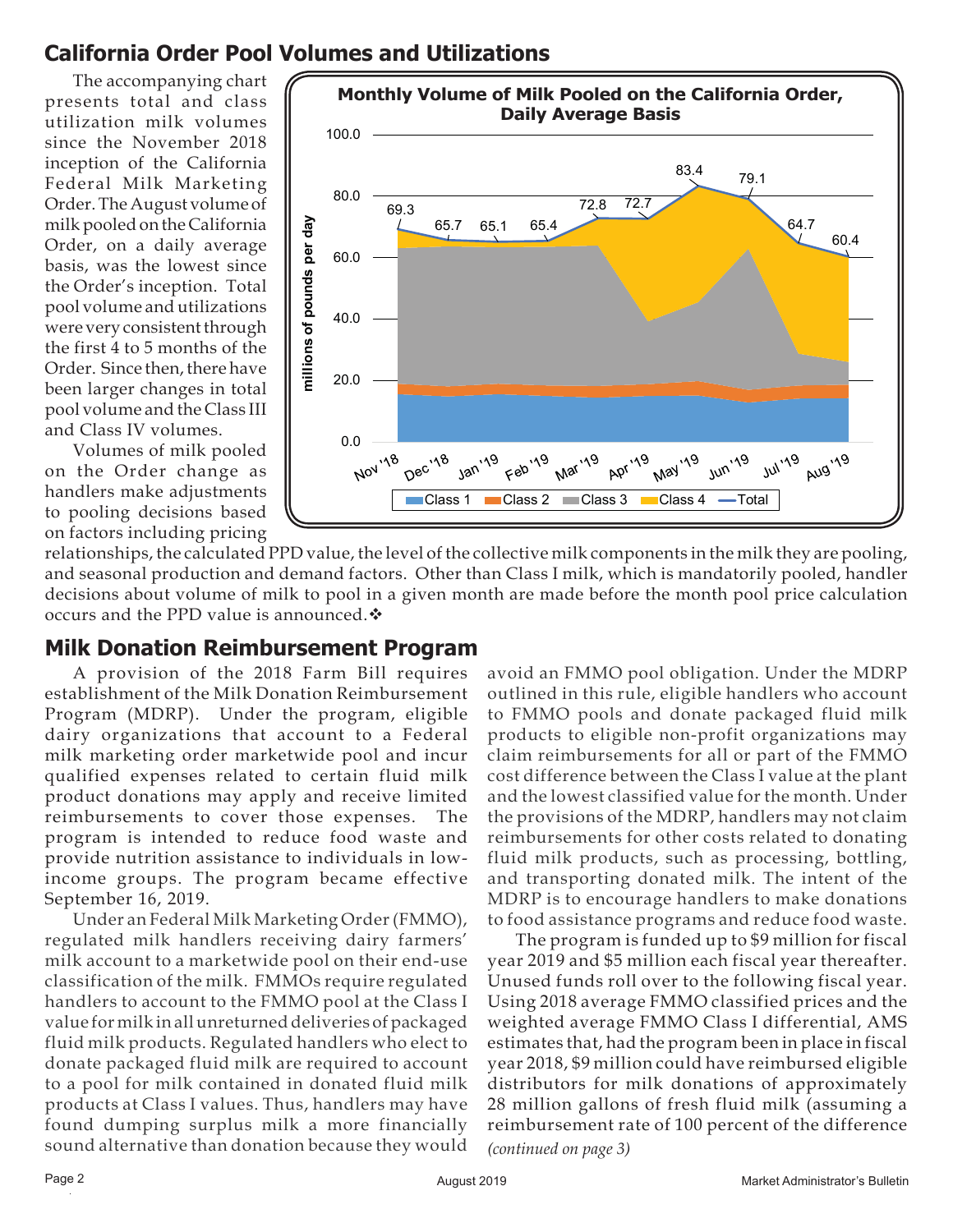# **Federal Milk Marketings by County**

The accompanying map shows all counties in the United States (shaded areas) that contain producers that have milk pooled by handlers regulated by Federal Milk Marketing Orders for the month of December 2018. As the map depicts, Federal order pooled milk is concentrated in the Upper Midwest, Northeast, and western United States. Not all milk produced in a county is necessarily pooled on Federal orders. Some milk may be pooled on state orders or in unregulated areas. In addition, some areas do not have any milk production as they may not be conducive to dairying.

A total of 1,566 counties accounted for all Federal order milk marketed during December 2018. The counties shaded in red represent the 14 largest Federal

pool contributing counties. They account for 25 percent of all Federal milk marketings. Eight of the 14 counties are located in California: Fresno, Kern, Kings, Madera, Merced, San Joaquin, Stanislaus, and Tulare. Of the remainder, 2 are in New Mexico, and one each in Arizona, Colorado, Pennsylvania, and Washington. The dark blue shaded counties are the next largest group and when added to the red counties, account for 50 percent of all marketings. Adding the purple shaded counties accounts for 75 percent of the total; the remaining counties with marketings are shown in light blue. The map shows the number of counties in each category in the key.

Map data was compiled by the Central Milk Marketing Area. ❖



# **Milk Donation** (continued from page 2)

between the Class I price and the lowest classified price). AMS further estimates that 28 million gallons of fresh fluid milk represented less than 0.6 percent of all FMMO Class I sales during 2018.

## **Program Timeline:**

- 1. Program established on September 16, 2019
- 2. Fiscal Year 2019 (FY19) and Fiscal Year 2020 (FY20) Plans due by November 6, 2019
- 3. Plans will be approved by December 23, 2019
- 4. FY19 Claims due by February 6, 2020
- 5. FY20 Claims will be processed quarterly once plans have been approved. Deadline for claim submissions: December 31, 2020

For additional details about the program, go to https://www.ams.usda.gov/services/milkdonation-reimbursement-program.  $\mathbf{\hat{*}}$